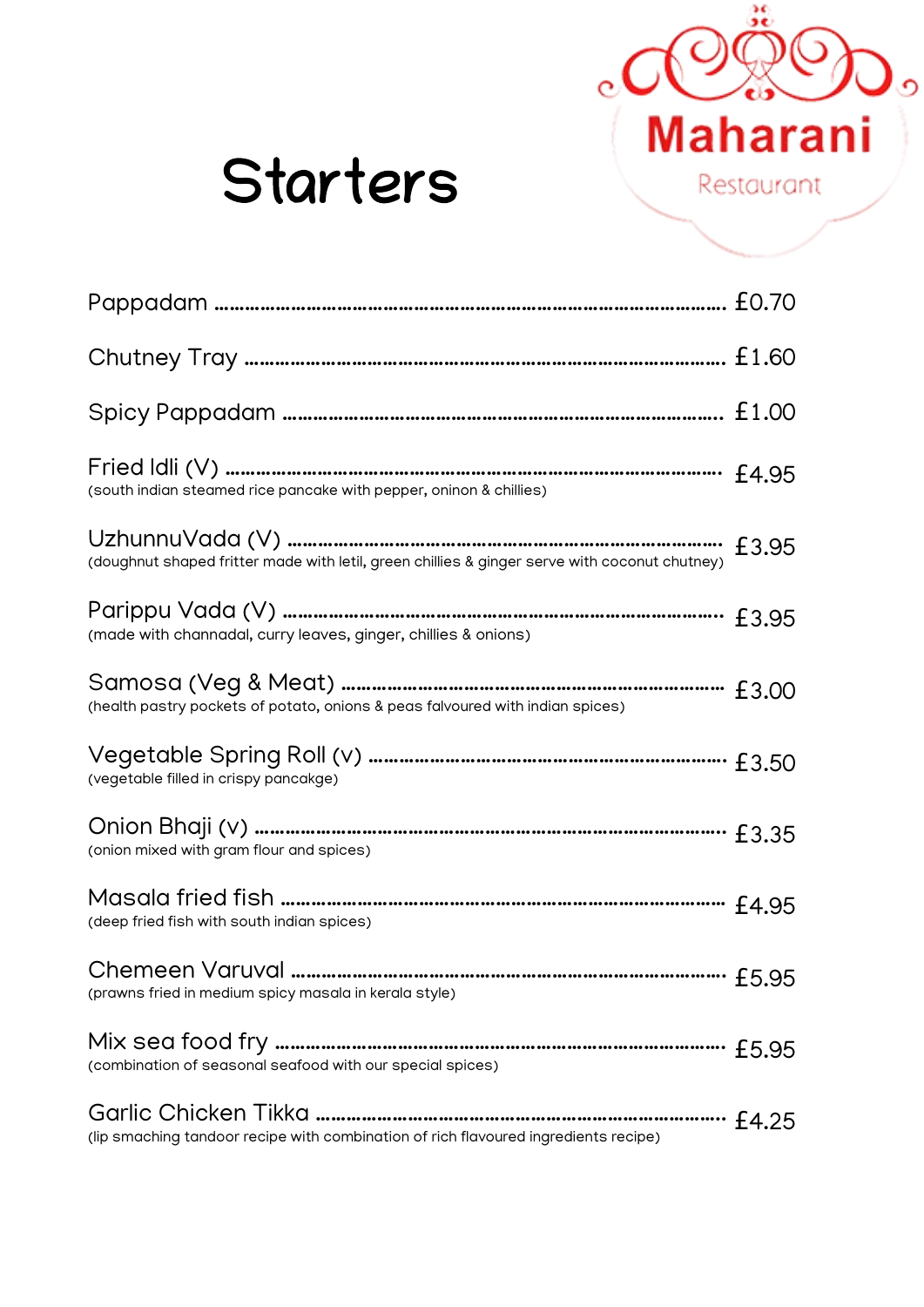

| (boneless chicken pieces marinationed with spices & deep fried)                                   |  |
|---------------------------------------------------------------------------------------------------|--|
| (chicken marinated in tenderizing mixture of yogurt & spices)                                     |  |
| (boneless chicken marinated with yogurt & spices)                                                 |  |
| (chef john's signature dish)                                                                      |  |
| (tiger prawns marinated in fresh lemon juice & chef's special spices)                             |  |
| (mixed meat cooked in tandoor oven)                                                               |  |
| (combination of checken tikka, sheek kebab, lamb tikka & onion bhaji)                             |  |
| (tender lamb marinated in yogurt & spices)                                                        |  |
| Chilli Sauce (Fish, Paneer, Chicken & Cauliflower)  £5.95<br>(indo - chinese chef signature dish) |  |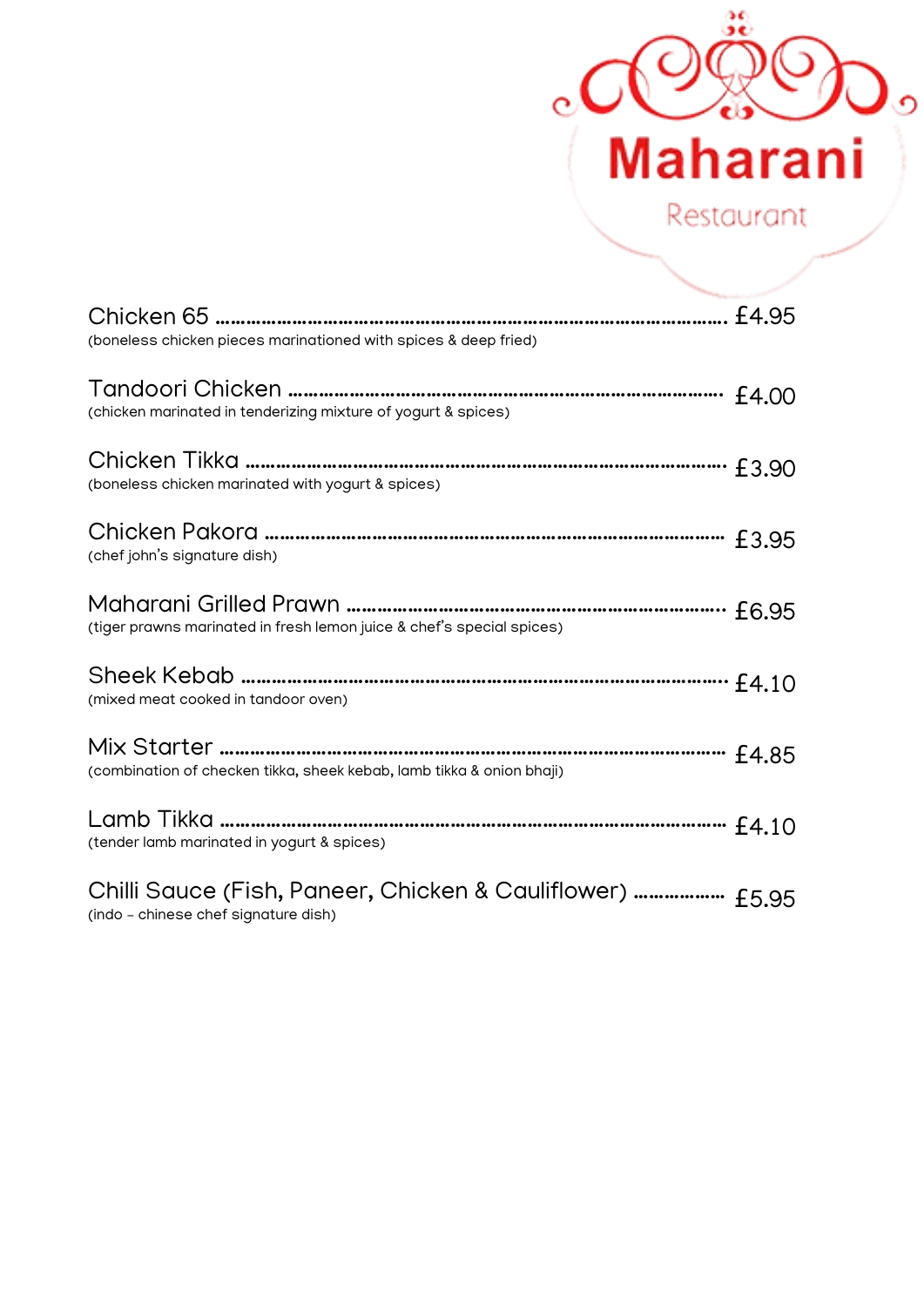

# Main Course

Dosa

(served with sambar & chutney)

#### Malabari Briyani

(traditional indian dish with highly seasoned rice)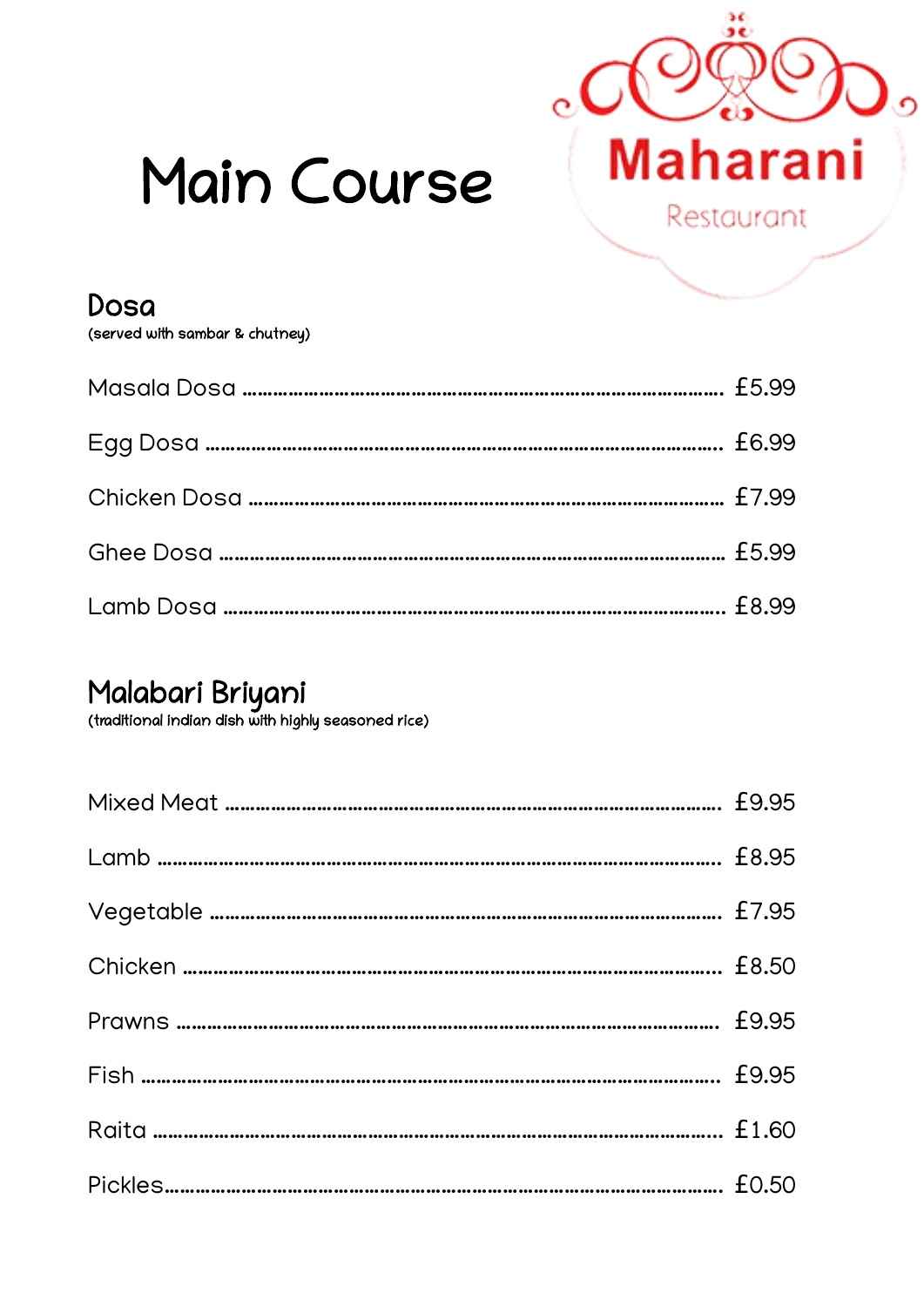

## Our Specialities

| (chicken cooked in kerala style with garlic and coconut milk)                                                | £8.99 |
|--------------------------------------------------------------------------------------------------------------|-------|
| (chicken cooked in roasted coconut and spcial spices)                                                        |       |
| (chicken mix with mustard, garlic, ginger and special homemade spices)                                       | £8.99 |
| (chicken marinated in chef's own masala, with the freshness of green herbs and coconut)                      |       |
| (indo - chinese style chicken curry)                                                                         | £9.25 |
| (traditional lamb cooked with chef's own masal)                                                              | £9.50 |
| (slow cooked lamb, roased with sliced coconut and onion)                                                     |       |
| (our chefs signature dish, tender chicken or lamb pieces marinated with spinach and spices)                  |       |
| (lamb cooked in special sauce made with freshly mint and green chilly                                        |       |
| (truly homestyle delicious beef curry from kerala)                                                           |       |
| (tender pieces of beed cooked in a fresh coconut, aromatic spices, turmeric, red chilly and<br>curry leaves) |       |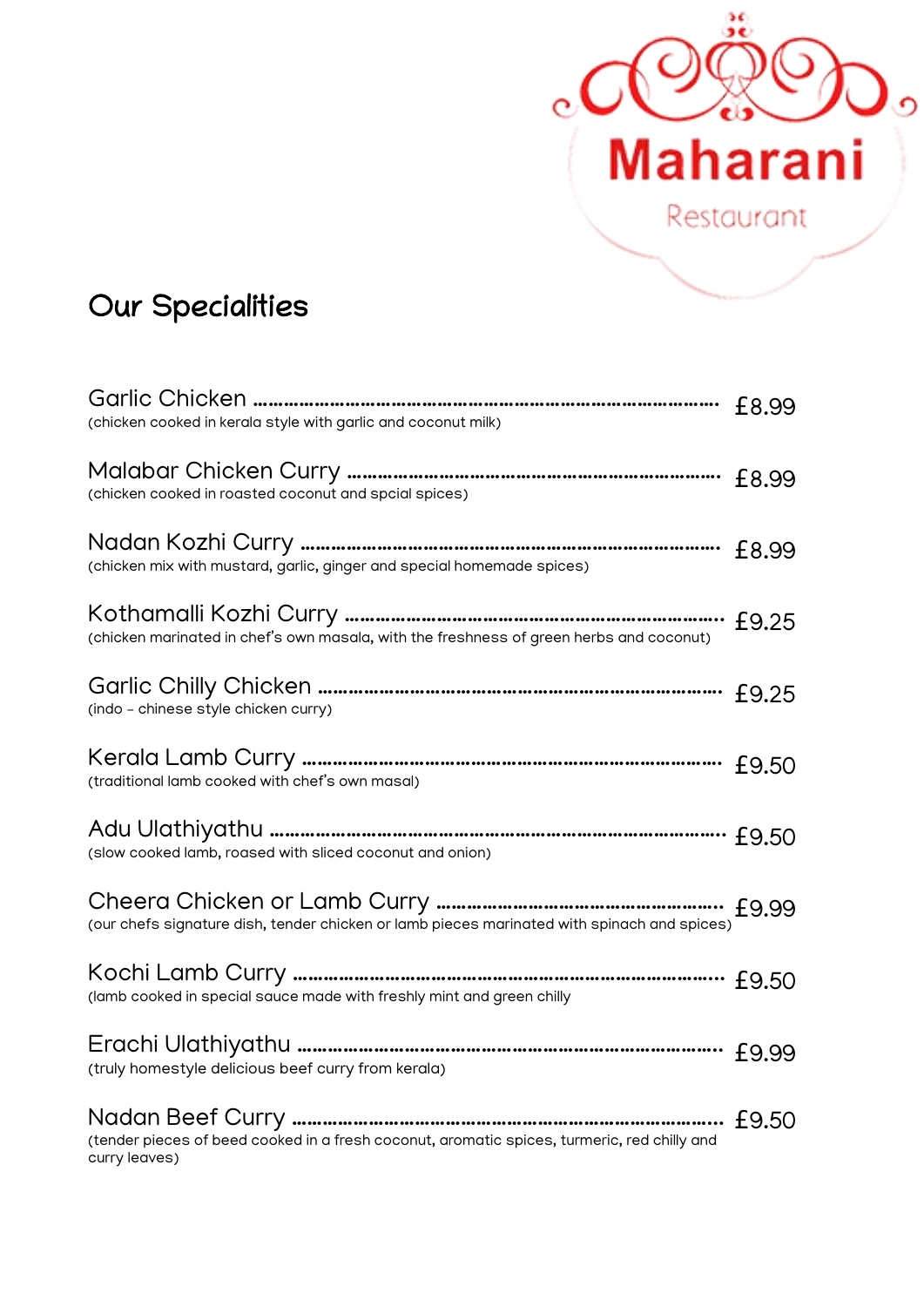

| (fish marinated in our homemade masala lightly spiced with red chillies, tomato and<br>tempered with mustard) | £8.99  |
|---------------------------------------------------------------------------------------------------------------|--------|
| (fish marinated in our chef's own spices and wrapped in banana leaves and then grilled)                       | £9.99  |
| (prawns cooked with grounded mix of herbs and spices)                                                         | £9.99  |
| (tiger prawn grilled with chef's own masala, served with lemon rice or plain nan)                             | £14.50 |
| (mixed sea food tampered with ginger, garlic, fenugreek and coconut milk)                                     | £9.95  |
| (a handful of exotic masala blend that triggers your taste buds)                                              | £9.95  |

# Vegetarians Mains

| (a lip smacking dish, slow cooked aubergine in our special sauce recipe)   |  |
|----------------------------------------------------------------------------|--|
| (a simple home style dal palak)                                            |  |
| (it is sauteed with onion, tomatoes and spices and cooked in coconut milk) |  |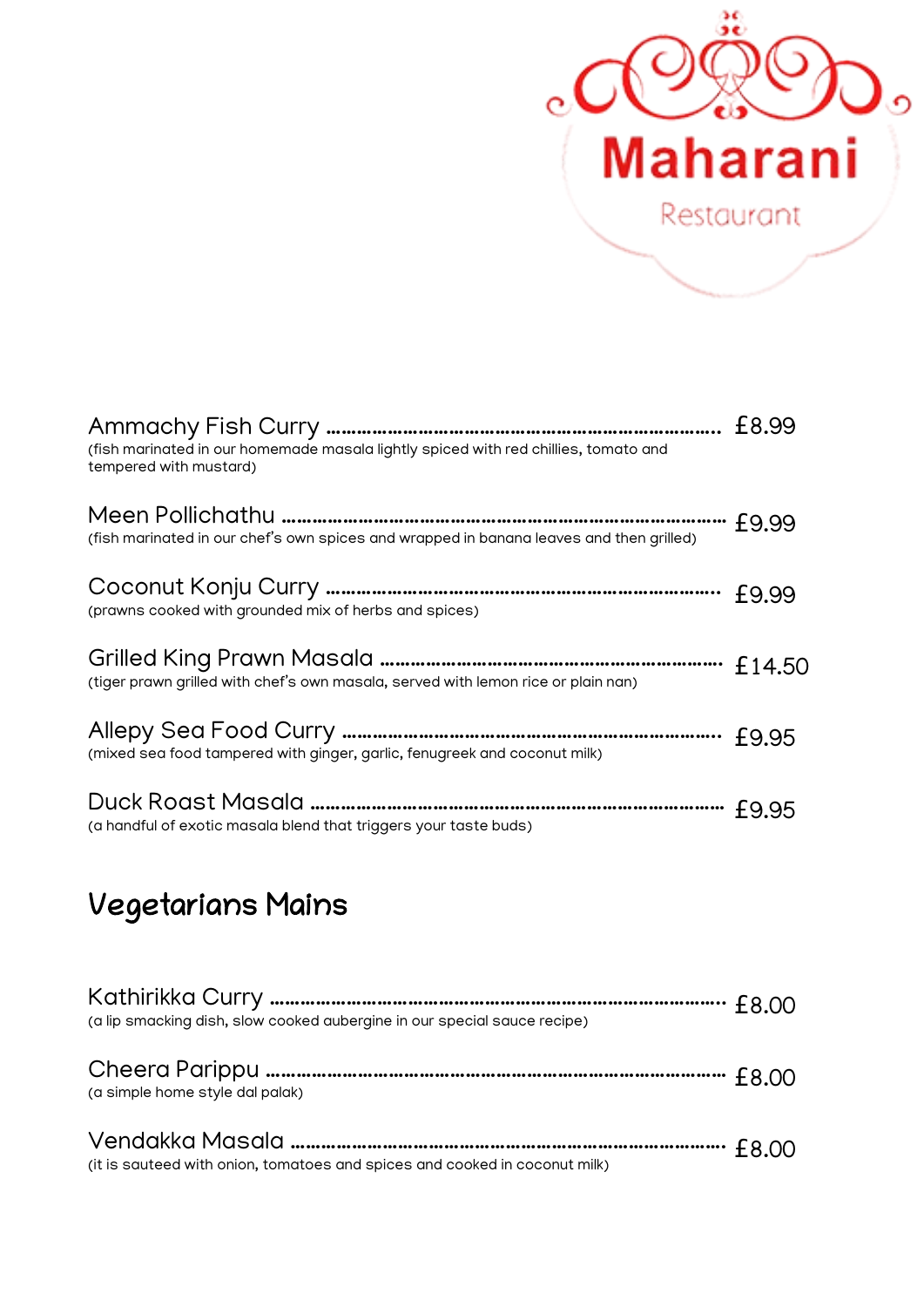

|                                                          | £8.00 |
|----------------------------------------------------------|-------|
| Ouorn Masala ………………………………………………………………………………………           |       |
| (its succulent quorn pieces smothered in a masala sauce) |       |
|                                                          |       |

Koon Masala …………………………………………………………………………………. £0.709.95 (a great dish with spicy, aromatic & slightly tangy flavoured gravy)

#### Tandoor

| (succulent pieces of on the bone chicken marinated in yogurt)   | £9.95  |
|-----------------------------------------------------------------|--------|
| (combination of mixed meat)                                     | £12.50 |
| (two luscious pieces of chicken on the bone immersed in yogurt) | £9.95  |
| (marinated king prawn cooked in a tandoor oven)                 | £14.50 |
| Lamb Tikka<br>(diced tender lamb cooked in a tandoor oven)      | £10.95 |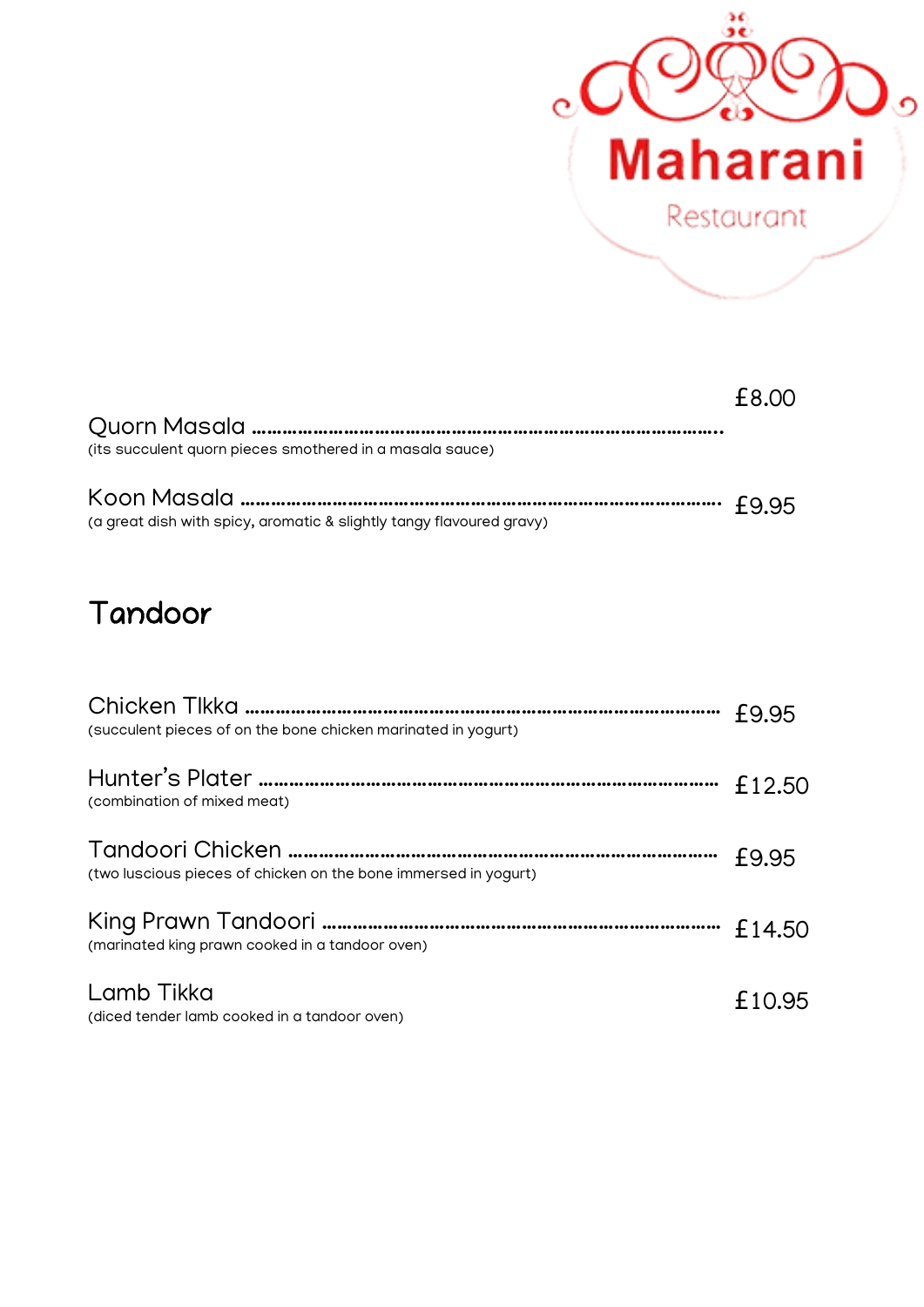

#### Traditional Dishes

(choose from one of the following authentic dishes)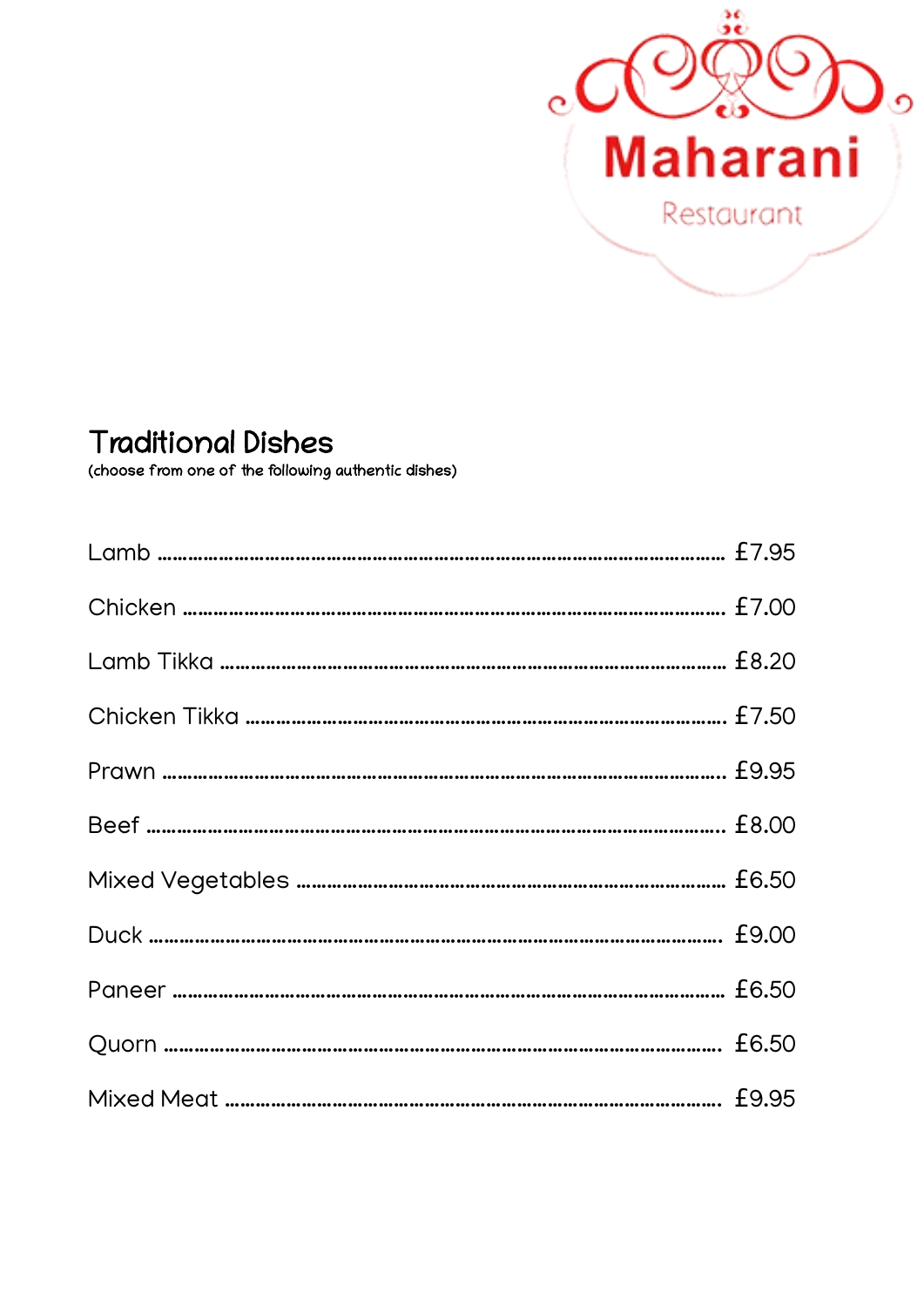

| (mild and creamy curry sauce)                                                                                     |
|-------------------------------------------------------------------------------------------------------------------|
| (thick and cremy mild curry sauce with almond powder)                                                             |
| (tomato spiced dish with diced onions and peppers)                                                                |
| (hot curry sauce flavoured with a variety of grouped spices)                                                      |
| (medium curry mixed with musharoom, fenugreek and spices)                                                         |
| Bhuna ………………………………………………………………………………………<br>(medium spiced dish cooked in a thick sauce)                           |
| Dhansak ………………………………………………………………………………………<br>(sweet & sour curry sauce flavoured with mashed lentils & pineapple) |
| (a very hot curry sauce, flavoured with vinegar and hot spices)                                                   |
| (peppered with ginger and garlic in balti dish)                                                                   |
| (medium spiced dish cooked with tomato, onion and pepper)                                                         |
| Tikka Masala ……………………………………………………………………………………<br>(mild dish cooked in a butter sauce)                             |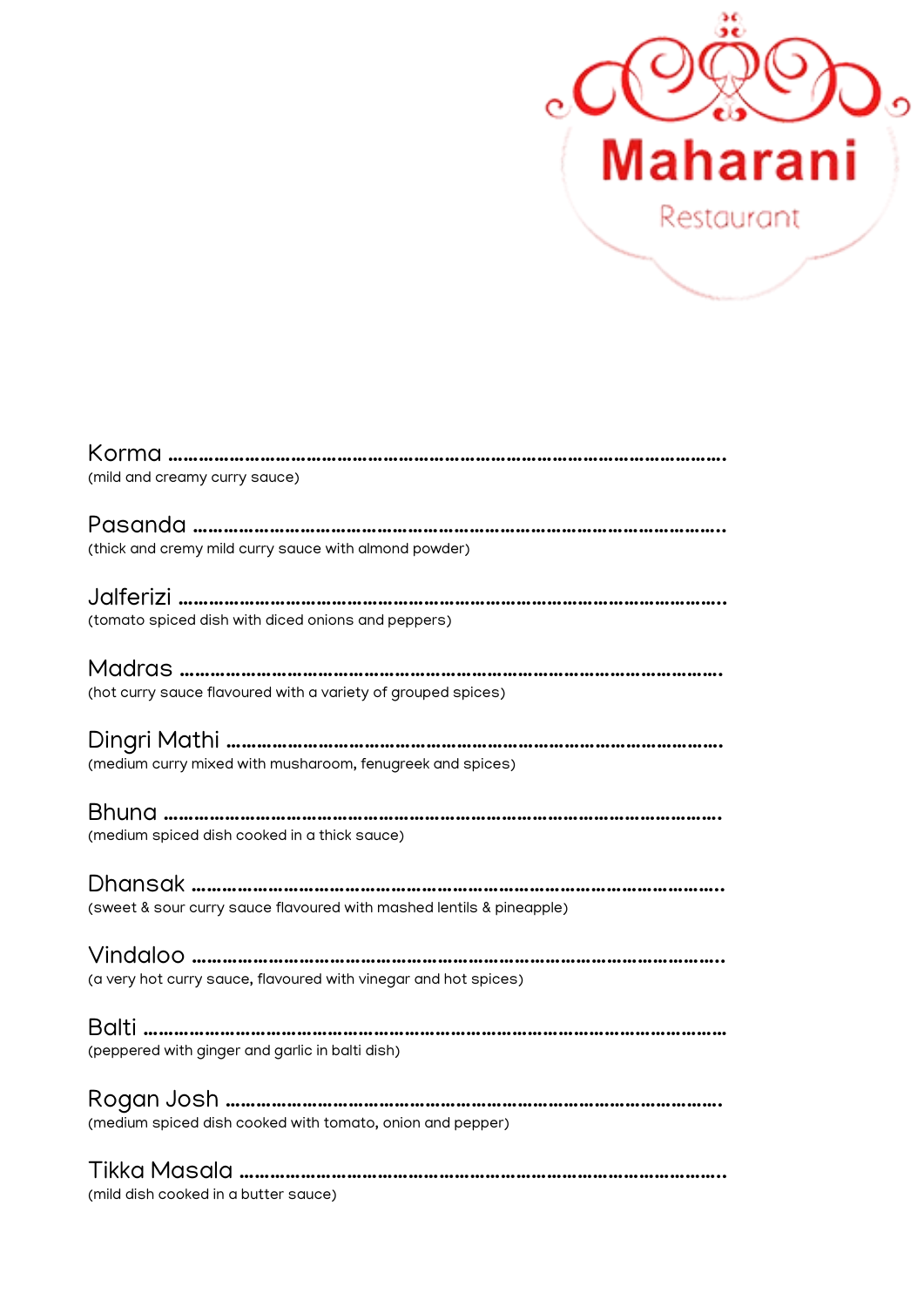

### Tandoor

| (musharoom slices cooked in mix of masala spices)       | Side<br>£3.95<br>Main<br>£7.00 |
|---------------------------------------------------------|--------------------------------|
| (fresh okara cooked in mild flavoured curry sauce)      | Side<br>£3.95<br>Main<br>£7.00 |
| (lentils cooked with fresh onion, garlic and coriander) | Side<br>£3.95<br>Main<br>£7.00 |
| (paneer and cheese with garden peas)                    | Side<br>£4.20<br>Main<br>£8.00 |
| (palak paneer cooked with spinach)                      | Side<br>£4.20<br>Main<br>£8.00 |
| (diced potatoes cooked with our chef's special receipe) | Side<br>£3.95<br>Main<br>£7.00 |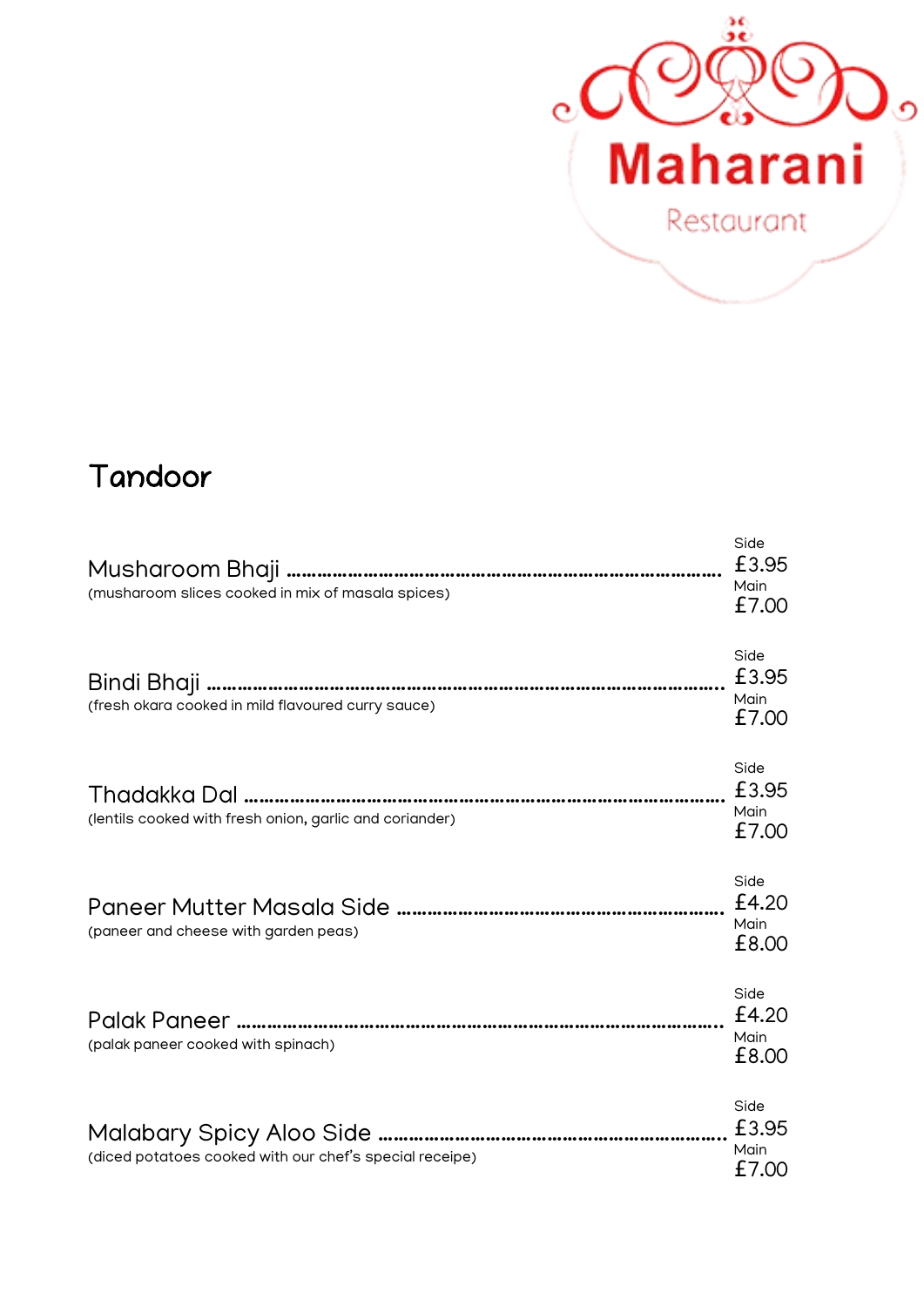

| Chana Masala …………………………………………………………………<br>(chick peas cooked in a butter gravy) | Side<br>£3.95<br>Main<br>£7.00 |
|---------------------------------------------------------------------------------|--------------------------------|
| (combination of various vegetables in a delicious curry sauce)                  | Side<br>£3.95<br>Main<br>£7.00 |

#### Indian Breads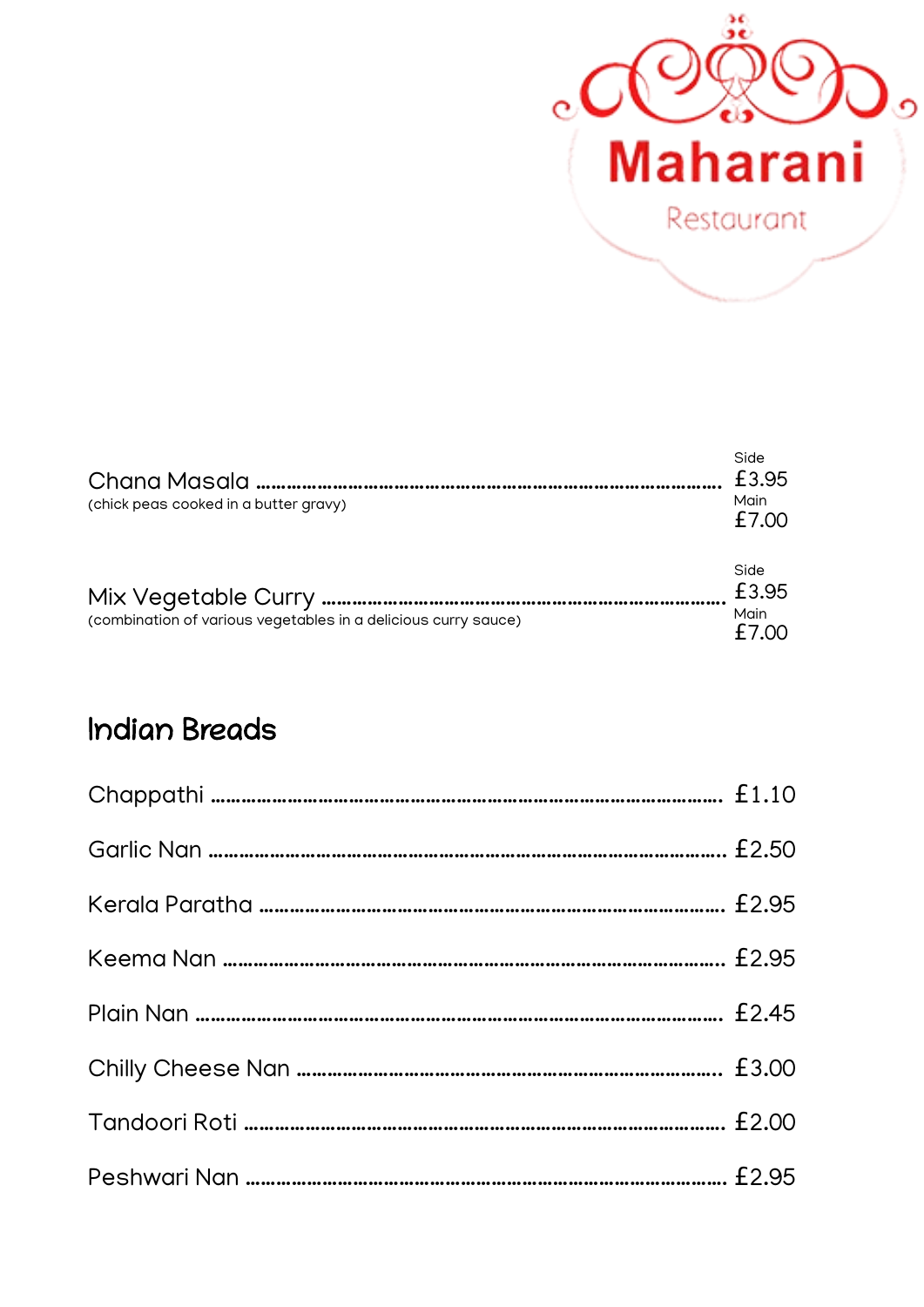

|--|--|--|--|

#### Rice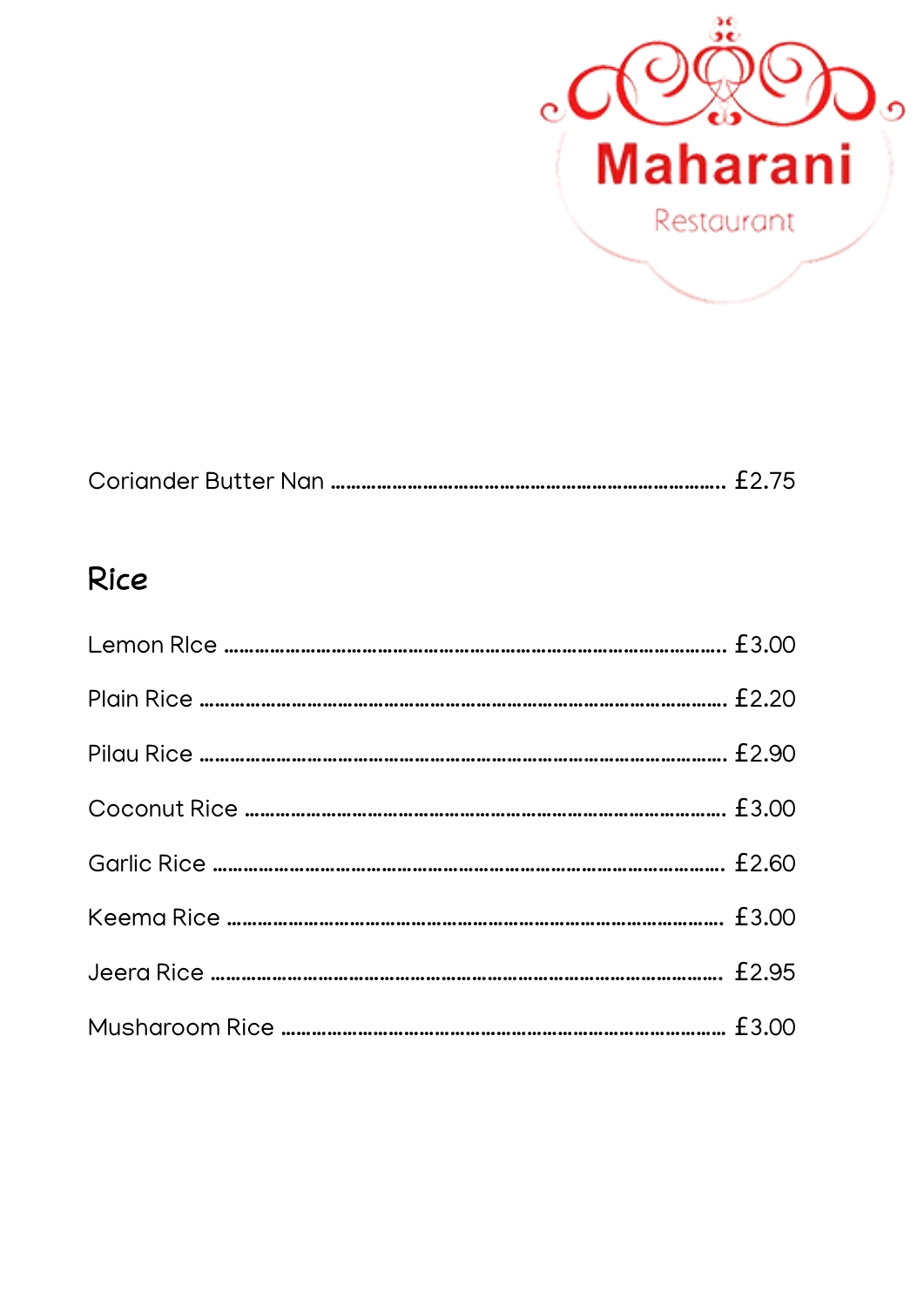

## Kids Menu